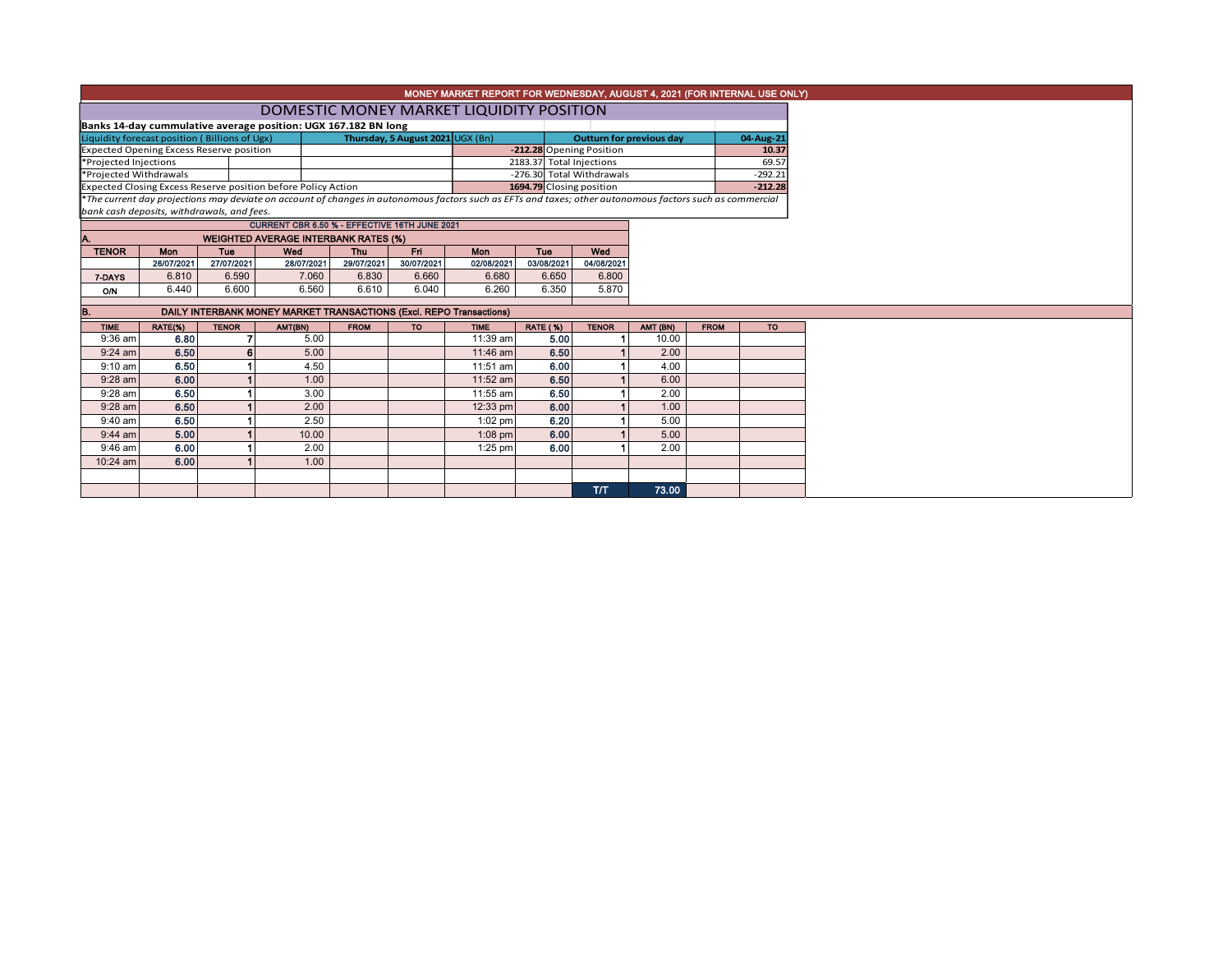| $\overline{\mathbf{c}}$ .                                                                                | CBR AND THE 7- DAY WAR INTERBANK RATES                                         |                          |                                                                                                                                                           |                               |                            |                                                |                                    |                     |              |                   |  |  |  |  |
|----------------------------------------------------------------------------------------------------------|--------------------------------------------------------------------------------|--------------------------|-----------------------------------------------------------------------------------------------------------------------------------------------------------|-------------------------------|----------------------------|------------------------------------------------|------------------------------------|---------------------|--------------|-------------------|--|--|--|--|
| 9.500<br>9.000<br>8.500<br>8.000<br>7.500<br>7.000<br>6.500<br>6.000<br>5.500<br>5.000<br>4.500<br>4.000 |                                                                                |                          | 15/07/2021 16/07/2021 19/07/2021 21/07/2021 22/07/2021 23/07/2021 26/07/2021 27/07/2021 28/07/2021 29/07/2021 30/07/2021 02/08/2021 03/08/2021 04/08/2021 |                               |                            |                                                |                                    |                     |              |                   |  |  |  |  |
|                                                                                                          |                                                                                |                          |                                                                                                                                                           |                               |                            |                                                |                                    |                     |              |                   |  |  |  |  |
|                                                                                                          | • Overnight WAR -7-day WAR - CBR rate -Upper bound - Lower bound               |                          |                                                                                                                                                           |                               |                            |                                                |                                    |                     |              |                   |  |  |  |  |
| D.                                                                                                       |                                                                                |                          | MONETARY POLICY OPERATIONS MATURITIES PROFILE: (29-JULY 2021 - 26-AUG 2021)                                                                               |                               |                            |                                                |                                    |                     |              |                   |  |  |  |  |
| <b>DATE</b>                                                                                              | <b>THUR</b><br>05-Aug-21                                                       | <b>THUR</b><br>12-Aug-21 | <b>THUR</b><br>19-Aug-21                                                                                                                                  | <b>THUR</b><br>26-Aug-21      | <b>THUR</b><br>02-Sep-21   | <b>TOTAL</b>                                   |                                    |                     |              |                   |  |  |  |  |
| <b>REPO</b>                                                                                              | 2,048.51                                                                       | $\sim$                   | $\sim$                                                                                                                                                    | $\overline{\phantom{a}}$      | $\sim$                     | 2,048.51                                       |                                    |                     |              |                   |  |  |  |  |
| <b>REV REPO</b>                                                                                          |                                                                                | $\sim$                   |                                                                                                                                                           | $\sim$                        | $\sim$                     | $\sim$                                         |                                    |                     |              |                   |  |  |  |  |
| <b>DEPO AUCT</b>                                                                                         | 29.22                                                                          | 93.40                    | 59.13                                                                                                                                                     | 132.40                        | $\sim$                     | 314.15                                         |                                    |                     |              |                   |  |  |  |  |
| <b>TOTALS</b>                                                                                            | 2,077.73                                                                       | 93.40                    | 59.13                                                                                                                                                     | 132.40                        | $\sim$                     | 2,362.66                                       |                                    |                     |              |                   |  |  |  |  |
|                                                                                                          |                                                                                |                          | Total O/S Deposit Auction balances held by BOU up to 07 October Q912021: UGX 541 BN                                                                       |                               |                            |                                                |                                    |                     |              |                   |  |  |  |  |
|                                                                                                          |                                                                                |                          | Total O/S Repo, Reverse Repo & Deposit Auction balances held by BOU: UGX 2,590 BN                                                                         |                               |                            |                                                |                                    |                     |              |                   |  |  |  |  |
|                                                                                                          | (EI) STOCK OF TREASURY SECURITIES                                              |                          |                                                                                                                                                           |                               | Eii)                       | <b>MONETARY POLICY MARKET OPERATIONS</b>       |                                    |                     |              |                   |  |  |  |  |
|                                                                                                          | LAST TBIILS ISSUE DATE: 22-JULY-2021                                           |                          |                                                                                                                                                           |                               |                            | (VERTICAL REPOS, REV-REPOS & DEPOSIT AUCTIONS) |                                    |                     |              |                   |  |  |  |  |
|                                                                                                          | On-the-run O/S T-BILL STOCKs (Bns-UGX)<br>On-the-run O/S T-BONDSTOCKs(Bns-UGX) |                          | 6,189.75<br>20,097.75                                                                                                                                     | 05/08/2021<br>05/08/2021 REPO | OMO                        | <b>ISSUE DATE</b>                              | <b>AMOUNT</b><br>24-Jun - 1,022.00 | <b>WAR</b><br>6.500 | <b>RANGE</b> | <b>TENOR</b><br>7 |  |  |  |  |
|                                                                                                          | TOTAL TBILL & TBOND STOCK- UGX                                                 |                          | 26,287.50                                                                                                                                                 |                               | <b>REPO</b>                | $30 - Jun$                                     | 395.00                             | 6.500               |              | $\mathbf{1}$      |  |  |  |  |
| O/S=Outstanding                                                                                          |                                                                                |                          |                                                                                                                                                           |                               | <b>DAUT</b>                | $01$ -Jul                                      | 66.93                              | 6.946               |              | 28                |  |  |  |  |
| <b>MATURITY</b>                                                                                          | <b>TOTAL STOCK YTM (%)</b>                                                     |                          | <b>CHANGE IN</b>                                                                                                                                          |                               | <b>DAUT</b>                | $01 -$ Jul                                     | 91.42                              | 6.970               |              | 56                |  |  |  |  |
|                                                                                                          | (BN UGX)                                                                       | AT CUT OFF*              | YTM (+/-)                                                                                                                                                 |                               | <b>DAUT</b>                | $01 -$ Jul                                     | 39.45                              | 7.200               |              | 84                |  |  |  |  |
| 91                                                                                                       | 89.71                                                                          | 7.298                    | $-0.104$                                                                                                                                                  |                               | <b>REPO</b>                | $01$ -Jul-                                     | 1,488.00                           | 6.500               |              | $\overline{7}$    |  |  |  |  |
| 182                                                                                                      | 400.83                                                                         | 8.869                    | $-0.131$                                                                                                                                                  |                               | <b>REPO</b>                | $02$ -Jul                                      | 225.00                             | 6.500               |              | $6\phantom{1}$    |  |  |  |  |
| 364                                                                                                      | 5,699.21                                                                       | 10.150                   | $-0.095$                                                                                                                                                  |                               | <b>REPO</b>                | 30-Jun                                         | 395.00                             | 6.500               |              | $\mathbf{1}$      |  |  |  |  |
| 2YR                                                                                                      | $\mathcal{L}_{\mathcal{A}}$                                                    | 11.500                   | $-1.500$                                                                                                                                                  |                               | <b>REPO</b>                | 07-Jul                                         | 354.00                             | 6.500               |              | $\mathbf{1}$      |  |  |  |  |
| 3YR                                                                                                      | $\sim$                                                                         | 12.800                   | $-1.197$<br>$-1.691$                                                                                                                                      |                               | <b>REPO</b><br><b>DAUT</b> | $08 -$ Jul                                     | 1,546.50                           | 6.500               |              | $\overline{7}$    |  |  |  |  |
| 5YR<br>10YR                                                                                              | 1,589.27<br>9,503.84                                                           | 13.409<br>13.739         | $-2.231$                                                                                                                                                  |                               | <b>DAUT</b>                | $15$ -Jul<br>$15$ -Jul                         | 35.11<br>49.47                     | 6.946<br>6.950      |              | 28<br>56          |  |  |  |  |
| 15YR                                                                                                     | 7,717.58                                                                       | 14.400                   | $-1.700$                                                                                                                                                  |                               | <b>DAUT</b>                | $15$ -Jul                                      | 36.50                              | 7.200               |              | 84                |  |  |  |  |
| <b>20YR</b>                                                                                              | 1,287.05                                                                       | 15.950                   | $-1.040$                                                                                                                                                  |                               | <b>REPO</b>                | $15$ -Jul                                      | 1,253.50                           | 6.500               |              | $\overline{7}$    |  |  |  |  |
|                                                                                                          |                                                                                |                          | Cut OFF is the lowest price/ highest yield that satisfies the auction awarded amount.                                                                     |                               | <b>REPO</b>                | $16$ -Jul                                      | 302.00                             | 6.500               |              | $6\phantom{1}$    |  |  |  |  |
|                                                                                                          |                                                                                |                          |                                                                                                                                                           |                               | <b>REVREPO</b>             | 21-Jul                                         | 314.06                             | 6.500               |              | $\overline{1}$    |  |  |  |  |
|                                                                                                          |                                                                                |                          |                                                                                                                                                           |                               | <b>REPO</b>                | 22-Jul                                         | 1,418.00                           | 6.500               |              | $\overline{7}$    |  |  |  |  |
|                                                                                                          |                                                                                |                          |                                                                                                                                                           |                               | <b>REPO</b>                | 28-Jul                                         | 228.04                             | 6.500               |              | $\mathbf{1}$      |  |  |  |  |
|                                                                                                          |                                                                                |                          |                                                                                                                                                           |                               | <b>DAUT</b><br><b>DAUT</b> | 29-Jul<br>29-Jul                               | 39.79<br>49.47                     | 6.946<br>6.950      |              | 28<br>56          |  |  |  |  |
|                                                                                                          |                                                                                |                          |                                                                                                                                                           |                               | <b>DAUT</b>                | $29$ -Jul                                      | 49.17                              | 7.299               |              | 84                |  |  |  |  |
|                                                                                                          |                                                                                |                          |                                                                                                                                                           |                               | <b>REPO</b>                | 29-Jul                                         | 1,403.00                           | 6.500               |              | $\overline{7}$    |  |  |  |  |
| <b>REPO</b><br>6.500<br>$\mathbf{3}$<br>02-Aug<br>418.00                                                 |                                                                                |                          |                                                                                                                                                           |                               |                            |                                                |                                    |                     |              |                   |  |  |  |  |
|                                                                                                          |                                                                                |                          |                                                                                                                                                           |                               | <b>REPO</b>                | $04$ -Aug                                      | 225.50                             | 6.500               |              | 1                 |  |  |  |  |
|                                                                                                          |                                                                                |                          |                                                                                                                                                           |                               |                            | WAR-Weighted Average Rate                      |                                    |                     |              |                   |  |  |  |  |